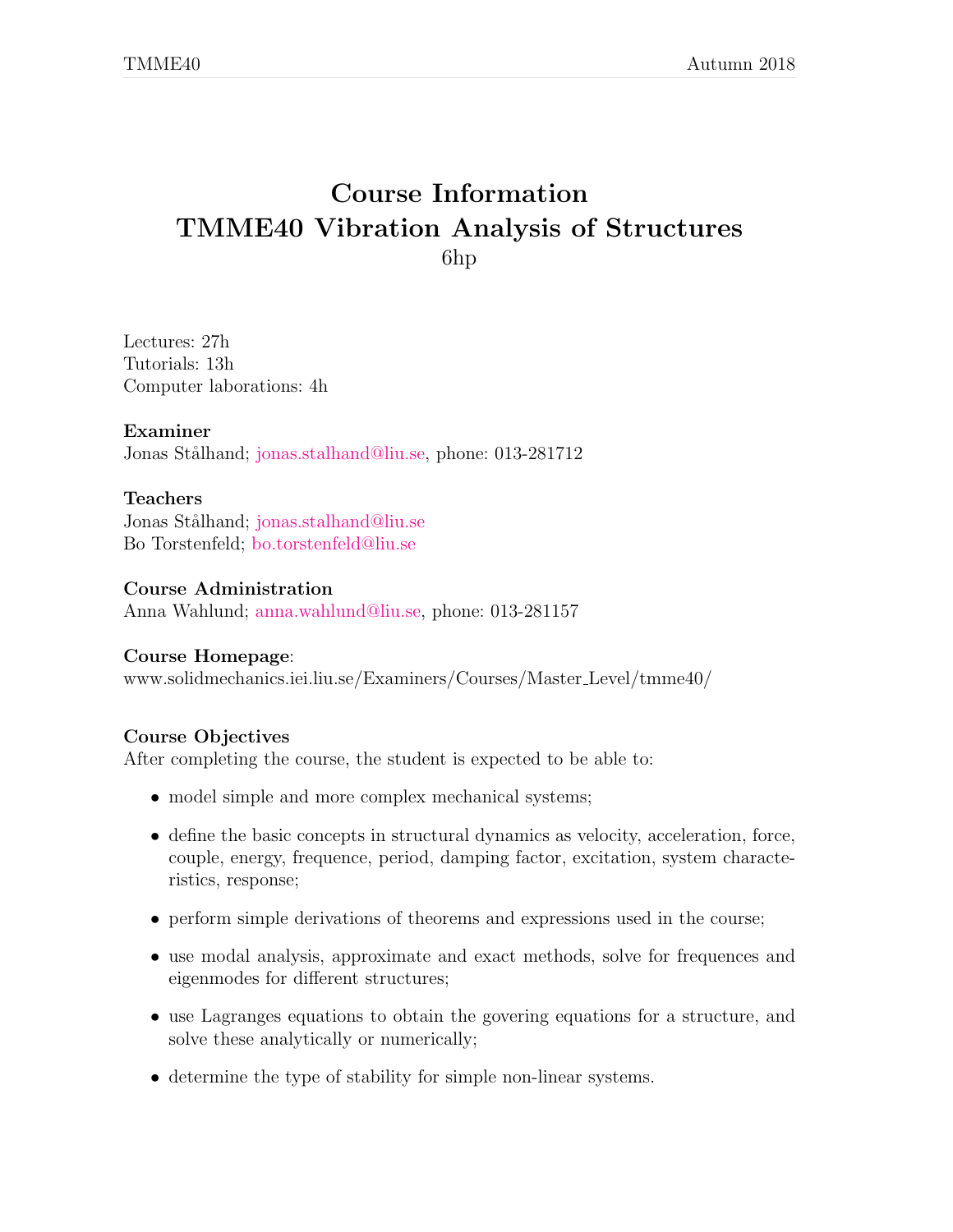### Examination

The examination consists of hand-in assignments. The assignments can give 20 points in total and to pass the examination the student must have a minimum of 10 point. Grades are given according to:

3(ECTS C): 10–13p; 4(ECTS B): 14–17p; 5(ECTS A): 18–20p.

The exam assignments will be published Friday 19 October and the dead-line for submitting the solutions is Friday 2 November at 12:00. The solutions are to be handed in as paper-copies following the instruction on the assignments. E-mail submission is not accepted. Please read the specific instruction on the assignments. Hand-written solutions are accepted if they are neatly written.

Re-exams are given in January and August. Students who are interested in taking the re-exam should notify the examiner by email well in advance.

All assignments are to be solved and reported individually. It is not allowed to solve the assignments in groups or copy solutions from other students, the internet, books etcetera, or otherwise attempt to deceive during the examination. If results, figures, theory etc. are taken from other sources, this must be clearly indicated, e.g., by citing the source. Failure to comply with these rules will result in a report to the Disciplinary Board at Linköping University. For more information regarding cheating and disciplinary measures, contact the examiner or see the student internet pages [https://www.student.liu.se/studenttjanster/lagar-regler-rattigheter?l=en.](https://www.student.liu.se/studenttjanster/lagar-regler-rattigheter?l=en)

### Course Literature

Daniel J. Inman. Engineering Vibrations. Fourth Edition, International Edition. Pearson, 2014 + additional material handed out during the course.

### Selected References (non-obligatory)

William J. Bottega. Engineering Vibrations. Second Edition. CRC Press, 2015 Leonard Meirovitch. Fundamentals of Vibrations. International Edition. McGraw-Hill, 2001 Hans Lundh. Grundläggande hållfasthetslära. Instant Book AB, Stockholm, 2013 (Ch. 17, in Swedish) Clarence W. de Silva. Vibration. Fundamentals and Practice. CRC Press, 2000 Singiresu S. Rao. Mechanical Vibrations. Sixth Edition. Pearson, 2017

Alok Sinha. Vibration of Mechanical Systems. Cambridge University Press, 2010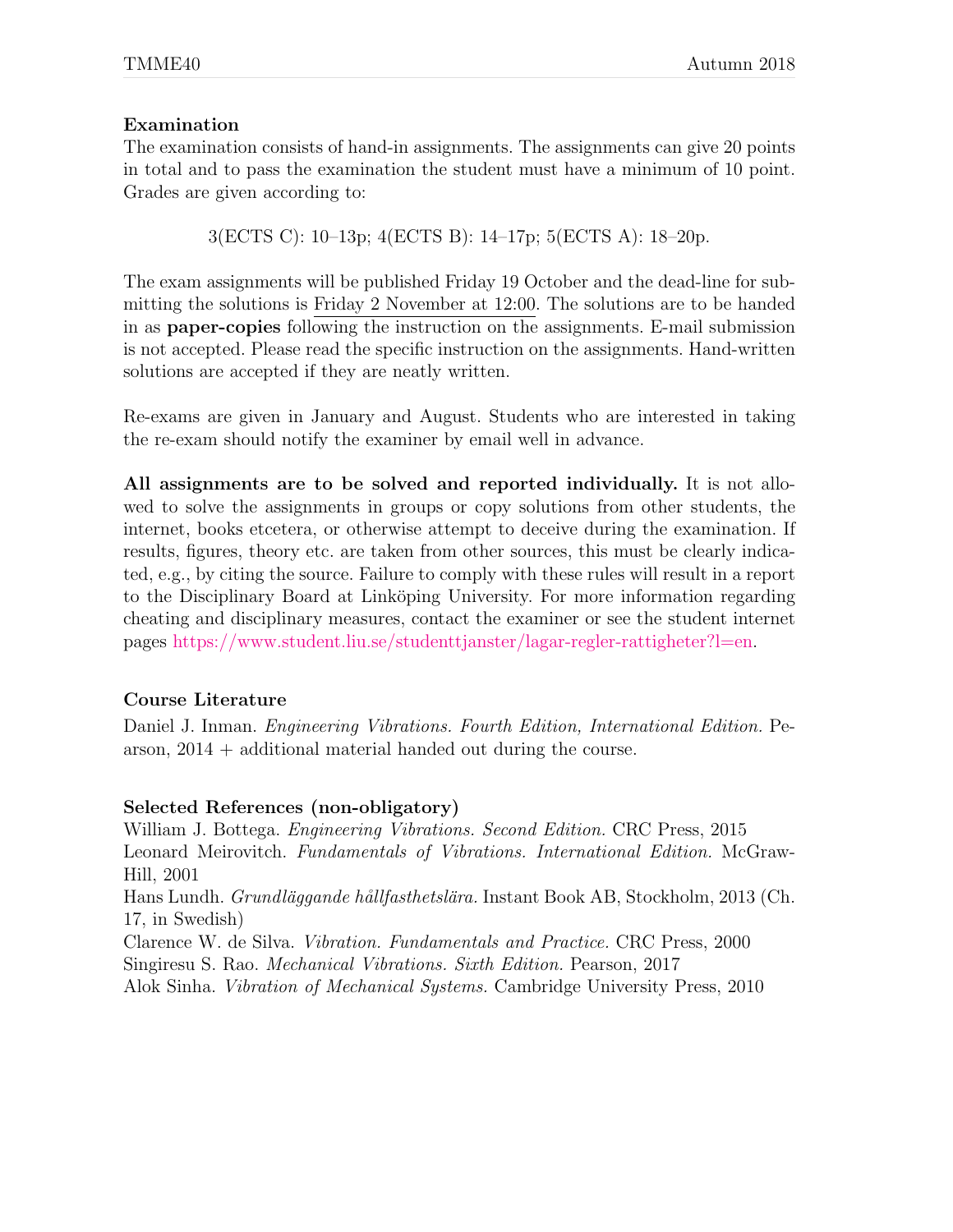## Course Structure

| Class          | Lecture(Le)/  | Chapter/Exercises                           |
|----------------|---------------|---------------------------------------------|
|                | Tutorial(T)/  |                                             |
|                | Lab(Lab)      |                                             |
| $\mathbf{1}$   | Le:1          | Ch. 1.1-1.2, 1.4-1.5 + Appendix A           |
| $\overline{2}$ | Le:2          | Ch. 1.3, 1.10, $(1.6-1.7)$                  |
| $\overline{3}$ | T:1           |                                             |
| $\overline{4}$ | Le:3          | Ch. 2.1-2.2, 2.4-2.5, 2.7                   |
| 5              | Le:4          | $Ch. 3.1-3.4 + Appendix B + extra material$ |
| $\,6\,$        | T:2           |                                             |
| 7              | Le: $5/T:3$   | Ch. 1.8-1.9, 2.8-2.9, 3.9-3.10              |
| 8              | Le:6          | Ch. 8                                       |
| $\overline{9}$ | $Lab:1$ (FEM) |                                             |
| 10             | Le:7          | $Ch. 4.1 + Appendix C$                      |
| 11             | Le:8          | Ch. 4.2-4.4                                 |
| 12             | T:4           |                                             |
| 13             | Le:9          | Ch. 4.5-4.6                                 |
| 14             | T:5           |                                             |
| 15             | Le:10         | Ch. 4.7-4.9                                 |
| 16             | Le:11         | Extra material on approximative methods     |
| 17             | T:6           |                                             |
| 18             | Le:12         | Ch. 6.1-6.5, 6.7-6.8                        |
| 19             | T:7           |                                             |
| 20             | Le:13         | Ch. 8                                       |
| 21             | Le:14         | Ch. 8                                       |
| 22             | $Lab:2$ (FEM) |                                             |

Tabell 1: Plan for lectures, tutorials and computer labs.